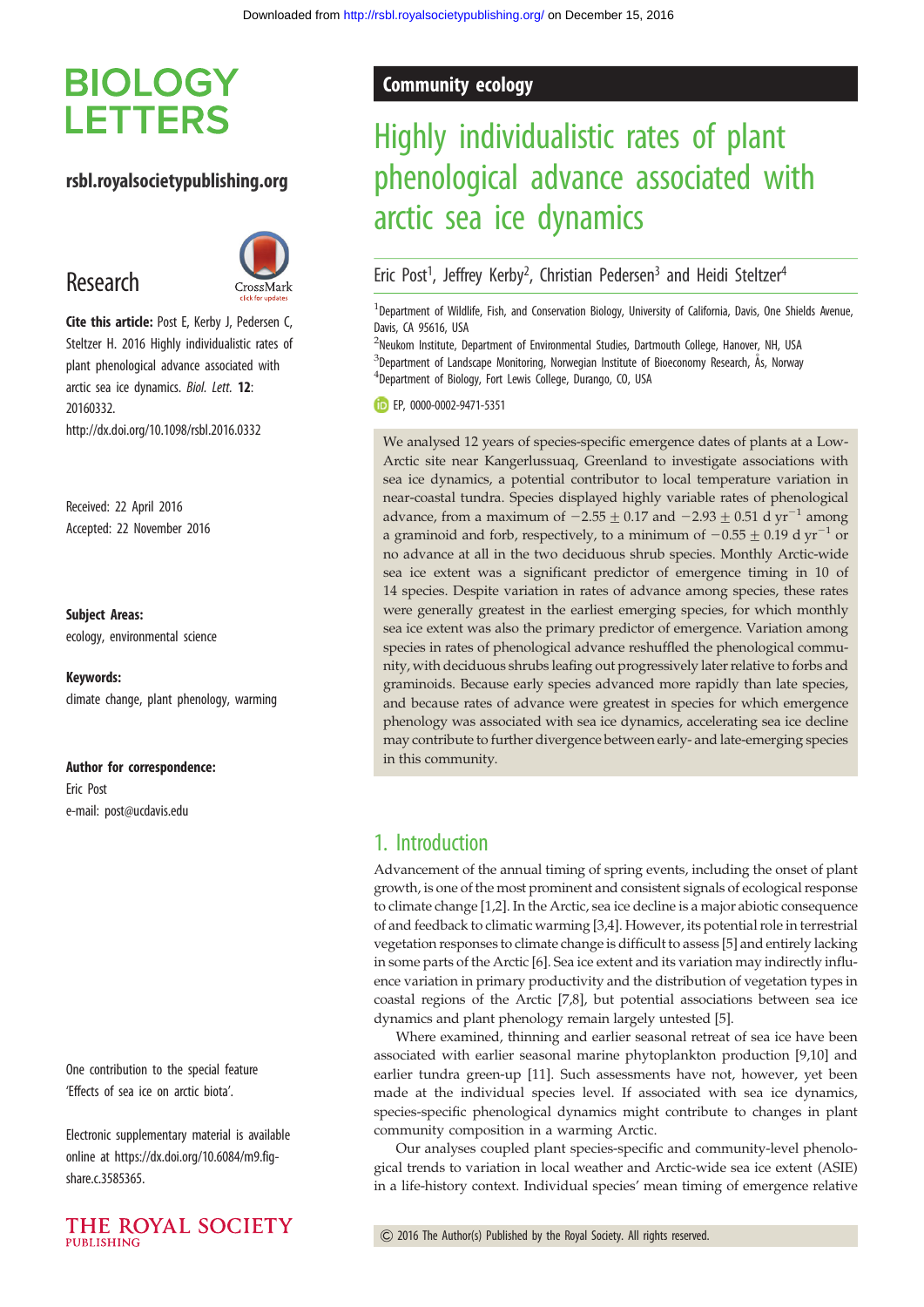to other species with which they co-occur may be predictive of their responses to variation in abiotic conditions that drive phenology. Our analysis used 12 years of observations of species-specific emergence phenology at a long-term, Low-Arctic field site near Kangerlussuaq, Greenland [\[2\]](#page-3-0).

### 2. Methods

Our site and methods were detailed previously [\[2,11,12](#page-3-0)]. The site is 20 km east of Kangerlussuaq, Greenland at approximately  $67^{\circ}6'41.31''$  N and  $50^{\circ}20'25.22''$  W, and lies approximately 150 km inland from the Baffin Bay/Davis Strait sea ice region. Since 2002, phenology has been recorded daily or near daily between early May and late June on randomly located, circular plots measuring  $0.5 \text{ m}^2$  distributed over an area encompassing  $3 \text{ km}^2$ . Sampling methodology is described in the electronic supplemental material. Phenological stages recorded were, for shrubs 'bud burst' = leaf buds swollen and scales opened, and for graminoids and forbs, 'emergent'  $=$  at least 0.50 cm green tissue at the basal meristem or first presence of newly emergent tissue. 'Emergence' hereinafter represents the timing of both stages.

We estimated species' rates of advance in emergence as the slope of the regression of annual dates of emergence against year. Species' mean annual timing of emergence was estimated using ANOVAs for each species with 'emergence date' as the dependent variable, 'year' as a fixed factor and 'site' as a random blocking variable. The grand mean of a species' mean annual dates provided an index of that species' life-history strategy along a continuum from early- to late-emerging species. Abiotic correlates of species' emergence were identified with proc LINEAR (SPSS Statistics v. 22; electronic supplementary material) with monthly mean temperature, total precipitation and ASIE (National Snow and Ice Data Center, Boulder, CO, USA) for January-June, the period previously identified as having the strongest statistical association with community phenology at the site [\[11\]](#page-3-0). The rationale for including ASIE rather than local sea ice extent is provided in the electronic supplementary material. To analyse species' rates of phenological advance in relation to the strength of their association with abiotic factors, we regressed species-specific slopes of the regression of emergence dates versus 'year' against the standardized regression coefficient of the abiotic factor identified in proc LINEAR as the strongest statistically significant association with emergence timing.

Community-level emergence was estimated using a sigmoidal model of the mean daily proportion of the final number of species emergent on each plot

$$
Y = \frac{1}{1 + e^{-(a + bX)}}
$$
\n(2.1)

where  $Y =$  daily mean proportion of species emergent,  $X =$  'day of year', and a and b are the intercept and slope, respectively [\[12\]](#page-3-0). Yearly estimates of  $a$  and  $b$  were used to solve equation (2.1) for annual dates of 10% (onset), 50% (mid-point) and 90% (end of ) community emergence. Abiotic factors associated with community emergence were identified using proc LINEAR with the same abiotic predictors above for January through May (onset) and January through June (mid-point and end) of emergence [\[11\]](#page-3-0). Data are archived online with the US National Science Foundation's Arctic Data Center.

### 3. Results and discussion

Species displayed highly individualistic trends in emergence timing ([figure 1](#page-2-0)a). The two deciduous shrubs Salix glauca and Betula nana advanced not at all or at the lowest rate among all species  $(0.28 \pm 0.21$  and  $-0.55 \pm 0.19$  d yr<sup>-1</sup>, respectively;

 $P_{\text{Salix}} = 0.17$ ,  $P_{\text{Betula}} = 0.004$ ), while Carex sp. and Pyrola *grandiflora* advanced most rapidly ( $-2.55 \pm 0.17$  and  $-2.93 \pm 1.5$ 0.51 d yr<sup>-1</sup>, respectively; both  $p < 0.001$ ). These latter rates are comparable to those reported for advances in flowering phenology at Zackenberg in northeast Greenland [[13\]](#page-3-0).

Abiotic factors associated with emergence varied among species ([figure 1](#page-2-0)b; electronic supplementary material, table S1). However, the two most common were January ASIE and local April total precipitation. Sea ice extent was the primary abiotic factor associated with emergence timing in 8 of 14 species, and was a significant factor in 10 of 14 species (electronic supplementary material, table S1). In all but one species (S. glauca) for which it was significant, January ASIE positively associated with emergence, indicating earlier emergence in years with reduced sea ice extent [[11\]](#page-3-0). Associations with local monthly late-winter or spring temperature, where significant, were negative, except for S. glauca (electronic supplementary material, table S1). Hence, declining ASIE and local late-winter and early-spring warming were associated with earlier emergence in 11 of 14 species.

Differential rates of advance altered the rank-order of species' emergence, re-organizing the phenological community ([figure 1](#page-2-0)c). Betula nana, Polygonum viviparum, S. glauca and Stellaria longipes exhibited significant ( $p \leq 0.05$ ) positive trends in rank-order, assuming later positions in the emergence sequence. Such re-shuffling of the phenological community may eventually alter species interactions and community composition if more rapid advancement confers a competitive advantage for seasonally limited resources [[14](#page-3-0)]. Also, ecosystem carbon dynamics could be altered if the relative abundance of graminoids versus deciduous shrubs is affected [[15](#page-4-0)].

Life history predicted species' rates of phenological advance: early species advanced more than later species ([figure 1](#page-2-0)*d*) ( $R^2 = 0.63$ ,  $p = 0.001$ ). A similar relationship was documented across 66 phenophases over 30 years at the Poznań Botanical Garden in Poland [\[16](#page-4-0)]. Excluding the two species with the fewest years of data in our record, Calamagrostis sp. and Festuca sp. (see electronic supplementary material), did not alter this relationship ( $R^2 = 0.64$ ,  $p = 0.002$ ).

The magnitude (linear coefficient) of each species' primary abiotic predictor of emergence scaled with its rate of phenological advance  $(r = -0.66, p = 0.02)$  [\(figure 1](#page-2-0)e). Excluding Calamagrostis sp. and Festuca sp. improved this relationship  $(r = -0.78, p = 0.005)$ . The four species exhibiting the greatest rates of advance in emergence were associated primarily with monthly ASIE ([figure 1](#page-2-0)e). The magnitude of the primary abiotic factor associated with species' emergence timing was greater for early than for late species when Calamagrostis sp. and Festuca sp. were excluded ([figure 1](#page-2-0)*f*) ( $r = -0.81$ ,  $p = 0.003$ ).

Onset and progression of community emergence varied among years [\(figure 2](#page-3-0)a). The onset of community emergence advanced significantly by  $-2.36 \pm 0.66$  d yr<sup>-1</sup> ( $R^2 = 0.57$ ,  $p = 0.005$ ) [\(figure 2](#page-3-0)b), and in association with increasing April temperature (standardized beta =  $-0.76$ ,  $p = 0.02$ ). The mid-point of community emergence advanced  $-1.61 +$ 0.45 d yr<sup>-1</sup> ( $R^2 = 0.56$ ,  $p = 0.005$ ), and in association with declining June ASIE (standardized beta = 0.73,  $p = 0.002$ ). The end of community emergence did not advance significantly  $(p = 0.07)$ , ostensibly because while it was positively associated with June ASIE (standardized beta = 0.92,  $p < 0.001$ ), it was also positively associated with March temperature (standardized beta = 0.53,  $p = 0.007$ ), and February precipitation (standardized beta = 0.44,  $p = 0.02$ ) (total  $R^2 = 0.86$ ,

 $2<sup>2</sup>$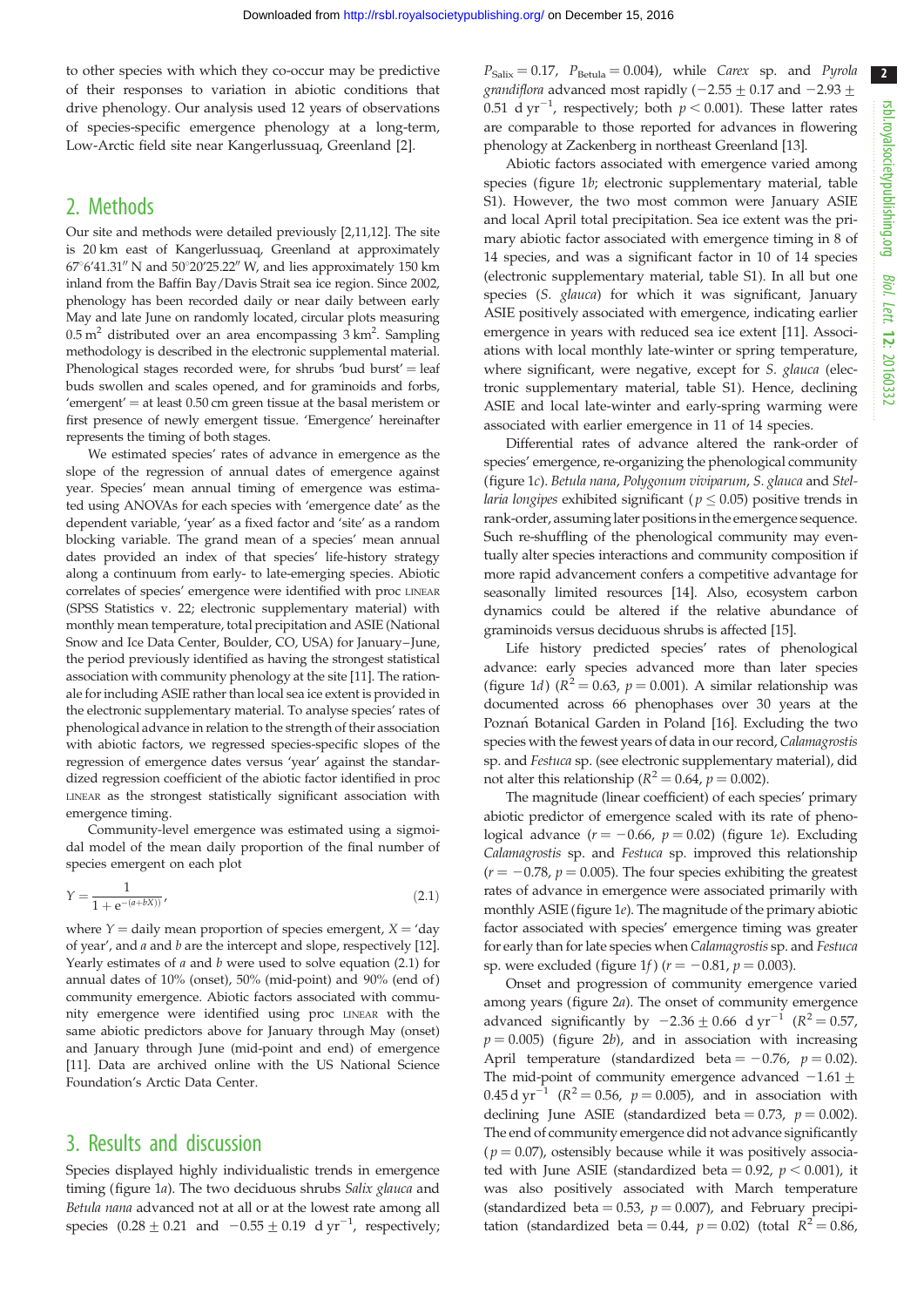<span id="page-2-0"></span>

**Figure 1.** (a) Rates of advance (d yr $^{-1}$ ) in emergence phenology (2002–2013). All are significant ( $p < 0.05$ ) except Sal. (b) Standardized regression coefficients of abiotic factors associated with emergence (see also electronic supplementary material, table S1).  $T =$  local mean temperature (solid bars),  $P =$  local total precipitation (hatched bars) and  $SI =$  sea ice extent (open bars). (c) Variation in species' rank order of emergence. Some species did not emerge in some years, and are thus absent in those years. (d) Relationship between rate of advance in emergence phenology and species' mean dates of emergence. (e) Relationship between species' rates of advance in emergence and the standardized regression coefficient of the primary abiotic factor associated with emergence. Open symbols are Calamagrostis sp. and Festuca sp. Grey denotes species for which sea ice extent was the primary abiotic factor. (f) Relationship between the magnitude of the primary abiotic factor associated with emergence, and species' mean dates of emergence. Open symbols and grey symbols as in panel (e). In ( $a-d$ ) species abbreviations are the first three letters of genera in electronic supplementary material, table S1.

 $p = 0.001$ ). Hence, the onset of community emergence advanced with local spring warming while the end of community emergence was prolonged with local spring warming.

Ascribing causality to associations between sea ice dynamics and terrestrial ecological dynamics is a major challenge [[5](#page-3-0)], and impossible on the basis of correlations [\[11](#page-3-0)]. However, declining sea ice extent may contribute to local warming in some parts of the Arctic either by promoting greater heat flux from the ocean to the atmosphere [\[3,4](#page-3-0)[,17](#page-4-0)], especially during winter months [[17\]](#page-4-0), or by altering sea-level pressure and atmospheric circulation patterns, producing negative North Atlantic Oscillation-like conditions over sea and land [\[18](#page-4-0)]. While we cannot address such mechanisms, analyses of temperature data from our site appear consistent with the hypothesis of local warming associated with sea ice decline.

June temperature at our site is significantly negatively correlated with ASIE in each of the months from January through June (electronic supplementary material, table S2). Additionally, local monthly temperatures are significantly correlated at one- to two-month lags from January through June (electronic supplementary material, table S3). Hence, warming in winter months at the site is followed by warming in spring and early summer months. Finally, the number of growing days at the site, i.e. the number of days when temperature equalled or exceeded  $10^{\circ}$ C, increased significantly with May and June warming (electronic supplementary material, table S4). We regard these correlations as consistent with the hypothesis that declining sea ice extent contributes to local warming, which, in turn, results in more numerous early-spring days favourable for plant growth, promoting advanced phenology.

3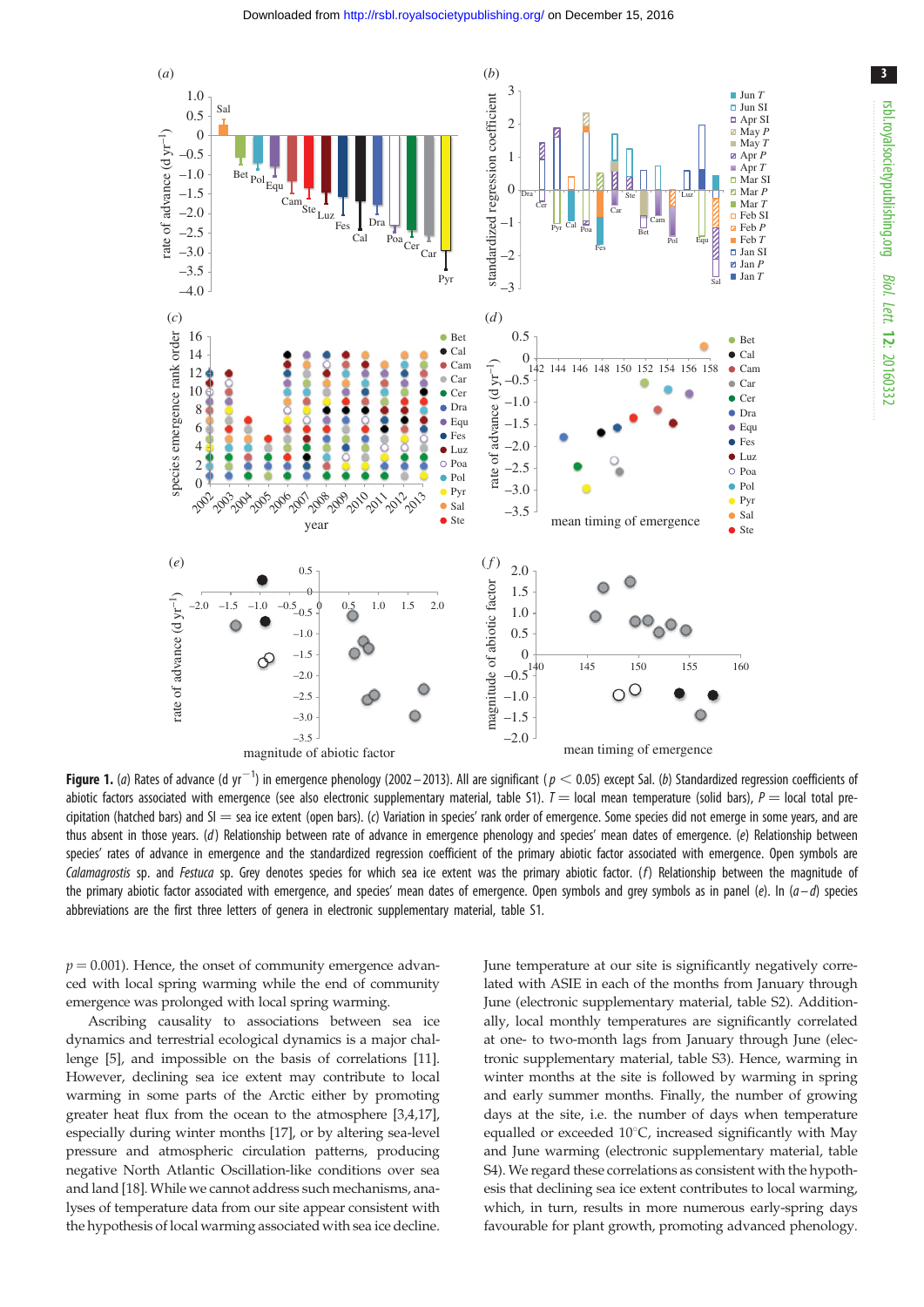4

<span id="page-3-0"></span>

Figure 2. (a) Phenological progression during each year expressed as daily percentages of the total number of species emergent across all plots. (b) Annual dates of onset (10% emergence, blue), mid-point (50% emergence, red) and end (90% emergence, green) of community-level emergence (2002–2013).

While local monthly precipitation at our site does not correlate with sea ice extent from January to June (all  $p > 0.05$ ), local precipitation in April–June increases with local temperature from February to April (electronic supplementary material, table S5).

Our analyses reveal three important insights. First, species respond highly individualistically to abiotic drivers [\[19](#page-4-0)].

Although variation in ASIE was most commonly associated with variation in emergence, significant associations also occurred with precipitation in four months and temperature in five months. Hence, an exclusive focus on any single environmental factor may compromise understanding of plant phenological responses to climate change [[20\]](#page-4-0).

Second, as noted previously [[19\]](#page-4-0), species' individualistic life-history strategies are strong predictors of their responsiveness to abiotic drivers of phenology and rates of phenological advance. Regardless of the abiotic factor involved, early species were more responsive to these factors than late species, and underwent more rapid rates of advance. This may, ultimately, have consequences for community composition and species interactions.

Finally, our results concur with the prediction that earlieremerging species should segregate from later emerging species through more rapid advancement of the former compared with the latter under warming [\[21](#page-4-0)]. In near-coastal arctic plant communities, such divergence may be promoted by differential responsiveness to local abiotic changes associated with sea ice dynamics.

Data accessibility. Data are available online at NSF's Arctic Data Center [\(https://arcticdata.io](https://arcticdata.io)).

Authors' contributions. All authors contributed equally to the conception and design of the paper. E.P., J.K. and C.P. collected and analysed the data, and all authors contributed to the interpretation of the analyses. All authors contributed to drafting and revising the manuscript, and approve of the final version for publication. All authors agree to be accountable for all aspects of the work.

Competing interests. The authors declare they have no competing interests.

Funding. This study was funded by US National Science Foundation (PLR0713917, PLR0902125, PLR1107381 and PLR1525636).

Acknowledgements. We thank CH2MHILL for logistical support, the US NSF for funding, and anonymous referees for constructive criticism. For field assistance, we thank Jesper Bahrenscheer, Pernille Bøving, Lorelei Carroll, Alison Donnelly, Toke Høye, Christian John, Syrena Johnson, Megan MacArthur, Ellorie McKnight, Mason Post, Taylor Rees and Henning Thing.

### **References**

- 1. Cleland EE, Chuine I, Menzel A, Mooney HA, Schwartz MD. 2007 Shifting plant phenology in response to global change. Trends Ecol. Evol. 22, 357– 365. ([doi:10.1016/j.tree.2007.04.003\)](http://dx.doi.org/10.1016/j.tree.2007.04.003).
- 2. Post E. 2013 Ecology of climate change: the importance of biotic interactions. Monogr. Pop. Biol., no. 52, Princeton, NJ: Princeton University Press.
- 3. Screen JA, Deser C, Simmonds I, Tomas R. 2014 Atmospheric impacts of Arctic sea-ice loss, 1979 – 2009: separating forced change from atmospheric internal variability. Clim. Dyn. 43, 333-344. [\(doi:10.1007/s00382-013-1830-9\)](http://dx.doi.org/10.1007/s00382-013-1830-9)
- 4. Vihma T. 2014 Effects of Arctic sea ice decline on weather and climate: a review. Surv. Geophys. 35, 1175– 1214. [\(doi:10.1007/s10712-](http://dx.doi.org/10.1007/s10712-014-9284-0) [014-9284-0\)](http://dx.doi.org/10.1007/s10712-014-9284-0)
- 5. Post E et al. 2013 Ecological consequences of sea ice decline. Science 6145, 519– 524. [\(doi:10.1126/](http://dx.doi.org/10.1126/science.1235225) [science.1235225\)](http://dx.doi.org/10.1126/science.1235225)
- 6. Macias-Fauria M, Forbes BC, Zetterberg P, Kumpula T. 2012 Eurasian Arctic greening reveals teleconnections and the potential for structurally novel ecosystems. Nat. Clim. Change 2, 613-618. [\(doi:10.1038/nclimate1558\)](http://dx.doi.org/10.1038/nclimate1558)
- 7. Walker DA, Bhatt US, Epstein HE, Bieniek PA, Comiso JC, Frost GV, Pinzon J, Raynolds MK, Tucker CJ. 2012 Changing Arctic tundra vegetation biomass and greenness. Bull. Am. Meteorol. Soc. 93, S138– S139. [\(doi:10.1175/2012BAMSStateoftheClimate.1](http://dx.doi.org/10.1175/2012BAMSStateoftheClimate.1))
- 8. Bhatt US et al. 2014 Implications of arctic sea ice decline for the Earth system. Annu. Rev. Environ. Resour. 39, 12.11 – 12.33. [\(doi:10.1146/annurev](http://dx.doi.org/10.1146/annurev-environ-122012-094357)[environ-122012-094357\)](http://dx.doi.org/10.1146/annurev-environ-122012-094357)
- 9. Arrigo KR, van Dijken G, Pabi S. 2008 Impact of a shrinking Arctic ice cover on marine primary production. Geophys. Res. Lett. 35, L19603. [\(doi:10.](http://dx.doi.org/10.1029/2008gl035028) [1029/2008gl035028\)](http://dx.doi.org/10.1029/2008gl035028)
- 10. Ji RB, Jin MB, Varpe O. 2013 Sea ice phenology and timing of primary production pulses in the Arctic

Ocean. Glob. Change Biol. 19, 734– 741. ([doi:10.](http://dx.doi.org/10.1111/gcb.12074) [1111/gcb.12074\)](http://dx.doi.org/10.1111/gcb.12074)

- 11. Kerby JT, Post E. 2013 Advancing plant phenology and reduced herbivore production in a terrestrial system associated with sea ice decline. Nat. Commun. 4, 2514. ([doi:10.1038/ncomms3514](http://dx.doi.org/10.1038/ncomms3514))
- 12. Post E, Forchhammer MC. 2008 Climate change reduces reproductive success of an arctic herbivore through trophic mismatch. Phil. Trans. R. Soc. B 363, 2369– 2375. ([doi:10.1098/rstb.2007.2207](http://dx.doi.org/10.1098/rstb.2007.2207))
- 13. Høye TT, Post E, Meltofte H, Schmidt NM, Forchhammer MC. 2007 Rapid advancement of spring in the High Arctic. Curr. Biol. 17, R449– R451. [\(doi:10.1016/j.cub.2007.04.047\)](http://dx.doi.org/10.1016/j.cub.2007.04.047)
- 14. Ernakovich JG, Hopping KA, Berdanier AB, Simpson RT, Kachergis EJ, Steltzer H, Wallenstein MD. 2014 Predicted responses of arctic and alpine ecosystems to altered seasonality under climate change. Glob. Change Biol. 20, 3256 – 3269. [\(doi:10.](http://dx.doi.org/10.1111/gcb.12568) [1111/gcb.12568\)](http://dx.doi.org/10.1111/gcb.12568)